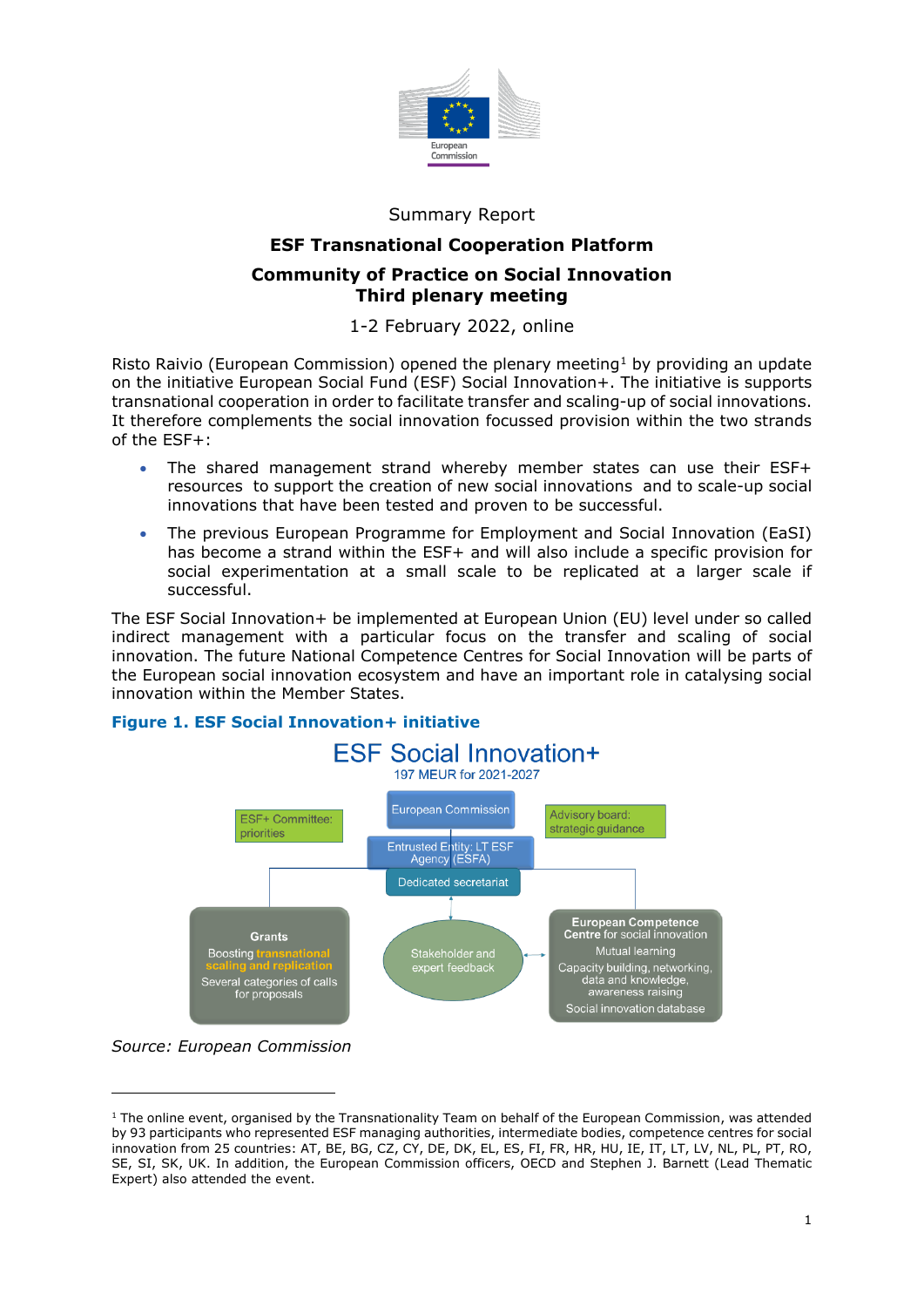- The Lithuanian ESF agency (ESFA) will be the entrusted entity for the ESF Social Innovation+ and act as the Dedicated Secretariat to establish a system of drawing stakeholders and experts in the field of social innovation.
- The Advisory Board will have a multi-stakeholder structure and provide strategic guidance.
- There will be two work streams the grants scheme that will have approximately EUR 150 million of funding available and the European Competence Centre for Social Innovation who will organise transnational cooperation and become a knowledge hub of social innovation. It will draw from the work of the national competence centres and seek synergies with various EU programmes and funds (Horizon Europe, Erasmus, ERDF, etc.).
- Member states, social innovation stakeholders and social partners will be consulted on the thematic priorities for the whole ESF Social Innovation+ initiative.

The future National and European Competence Centres for Social Innovation have complementary roles:

**Box 1. Roles of National Competence Centres and European Competence** 

| Centre Tor Social Innovation                                                                                                            |                                                                                                       |  |
|-----------------------------------------------------------------------------------------------------------------------------------------|-------------------------------------------------------------------------------------------------------|--|
| <b>National Competence Centres</b>                                                                                                      | <b>European Competence Centre</b>                                                                     |  |
| Capacity-building, stocktaking,<br>networking and advocacy in the<br>member state<br>Promotion of the use of EU<br>programmes and funds | EU-level capacity building, stocktaking,<br>and networking                                            |  |
|                                                                                                                                         | Mutual learning between member states<br>and between projects funded by the ESF<br>Social Innovation+ |  |
| Actively connected to transnational<br>cooperation at EU level                                                                          | Mobilising knowledge from national level<br>and from international research                           |  |
|                                                                                                                                         | Synergies between different EU<br>programmes and initiatives                                          |  |

Laura Mangeng (European Commission) presented the state of play of the Social Innovation Database, which the European Commission is launching at the end of the first quarter of 2022. The aim of the Database is to showcase social innovation projects and promote the transfer and scaling-up of social innovation.

### **Social innovation in ESF+ Programmes**

**Centre for Social Innovation**

In this session, managing authorities discussed progress in programming social innovation priorities in their ESF+ Programmes – From European vision to national plans.

#### **Social innovation in Portugal within ESF+**

Portugal Social Innovation was the most comprehensive initiative in the previous programming period (2014-2020) that explicitly supported social innovation and social entrepreneurship initiatives. Portugal created four instruments, aligned with the life cycle of a social innovation project, to meet the financing needs of social innovation promoters with an active involvement of private and public investors in the process as partners. From the objective point of view these social innovation and social entrepreneurship initiatives may have a preventive or corrective profile, depending on whether they are intended to prevent a social problem or combat/address an existing one. In the current programming period (2021-2027), Portugal Social Innovation will aim to become a national competence centre for social innovation. It will continue to boost alignment between the national social innovation ecosystem and public policy innovation goals, encourage impact philanthropy, and enhance the role of impact assessment.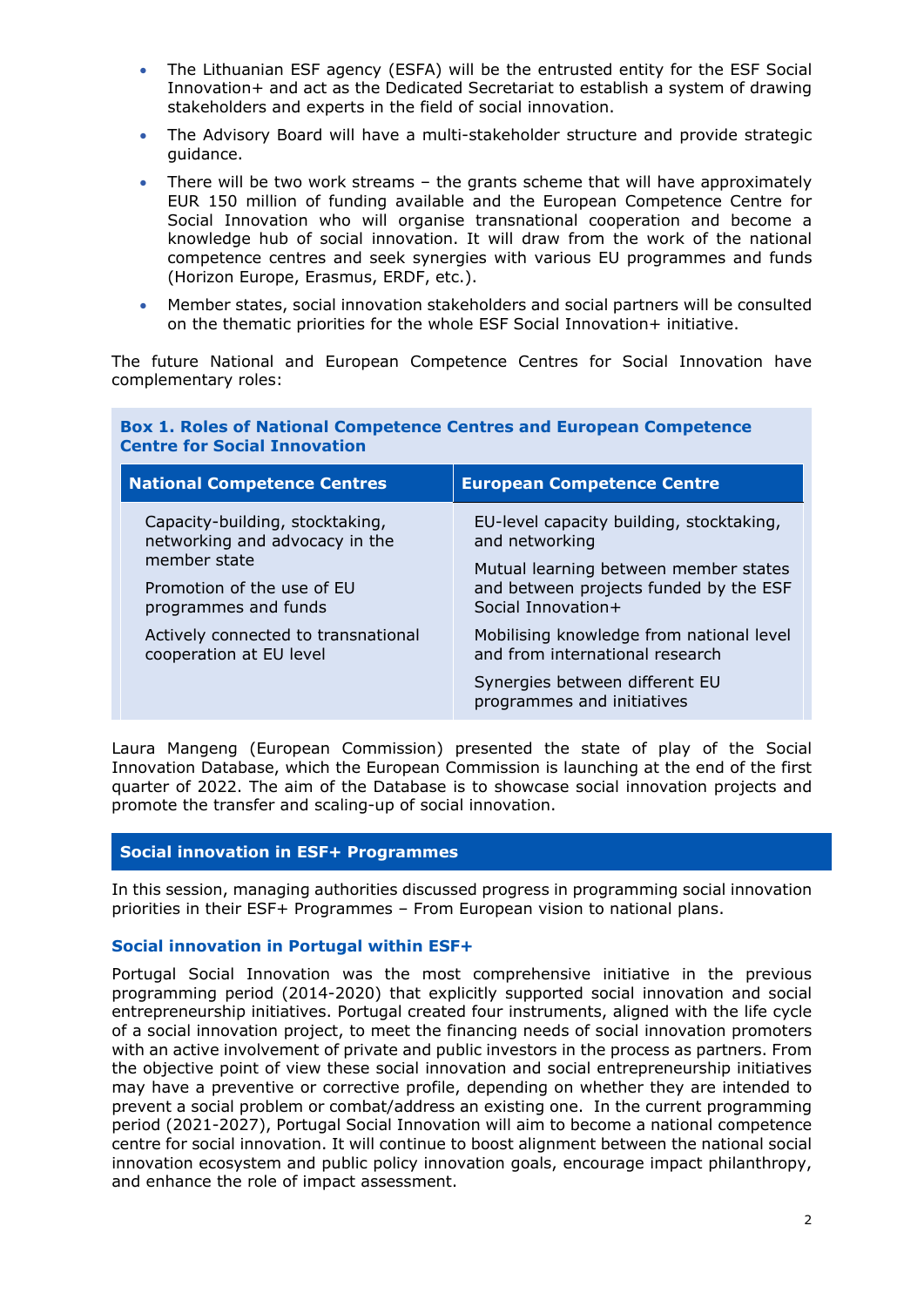Simplified cost options (SCOs) which were tested in one of the last open calls launched during the previous period are a strong recommendation for the programming period ahead. Portugal is considering also to expand its number of financing instruments, all of them requesting for measurable and verifiable indicators and targets related with the expected social impact. Such information should be contractually agreed between the Managing Authority and the entities promoting the projects which will serve as a criteria throughout the execution compliance assessment. Moreover, Portugal will improve a portal created in 2017 (One Value) that contains information on public investment in some of the priority social issue areas. There are 18 social innovation incubators in the country managed in partnership with municipalities to mobilise investment and act as multipliers of social innovation. The partnership agreement with the Commission has not yet been signed but there is an available proposal for the financing instruments to promote social innovation.

## **Social innovation in different 2021-2027 ESF programmes in Germany**

In the current programming period (2021-2027), Germany has one ESF+ programme at federal level and 16 programmes in each of the German Länder, which are yet to be adopted. Coordination of funding is an issue between the different levels (state and Länder), particularly in avoiding competition between programmes, and the Commission encourages the coherence of funding in order to prevent overlaps.

Eight of the 17 German ESF+ programmes have a dedicated priority on social innovation (one at federal level and seven at Länder level). Of these eight programmes, five have selected the specific objective on active inclusion, two have selected access to employment, two have selected equal access to education, and one programme each has selected life-long learning and social services and systems.

Testing is at the core of German social innovation which implies the right to fail. Hence, indicators will have to be carefully selected because pressure to innovate can become counterproductive. Additionally, Germany will use community-led local development and bottom-up approaches in some of its priorities on social innovation. Nine German ESF+ programmes do not have a dedicated priority but will carry out related activities in other priorities.

## **Beyond innovation: scaling-up / replicating / scaling across**

In this session, participants discussed different approaches used to scale-up social innovation, based on examples from Ireland and Spain.

### **Lessons on scaling-up social innovation within the European Social Catalyst Fund**

The European Social Catalyst Fund (ESCF) has been established and is co-funded by the European Union's Horizon 2020 Research and Innovation Programme, the Genio Trust, the Robert Bosch Stiftung and the King Baudouin Foundation. The ESCF was established to: (i) find "proven" innovations to overcome or reduce societal challenges; (ii) provide funding and capacity-building to develop plans to scale within and across EU Member States; (iii) stimulate public/private collaborations to scale; and (iv) share learning.

In its efforts to identify tried and tested social innovations, ESCF received 120 applications across 22 countries. The main focus areas of the applications included poverty and marginalisation, disability, ageing, employment and job creating, energy poverty and digital inclusion. Out of the 120 applications, seven innovations which showed significant potential for impact were selected for scaling-up. EUR 600 000 was awarded to develop scaling-up plans for 15 countries, as illustrated on Figure 2. The plans are now being implemented.

A key lesson from the ESCF is that there are many 'proven' social innovations within the EU Member States that are scalable. However, scale-up of social innovation does not happen automatically, it requires planning and resources. Regarding public and private funding, the consortia that developed the scaling plans were very creative in develoing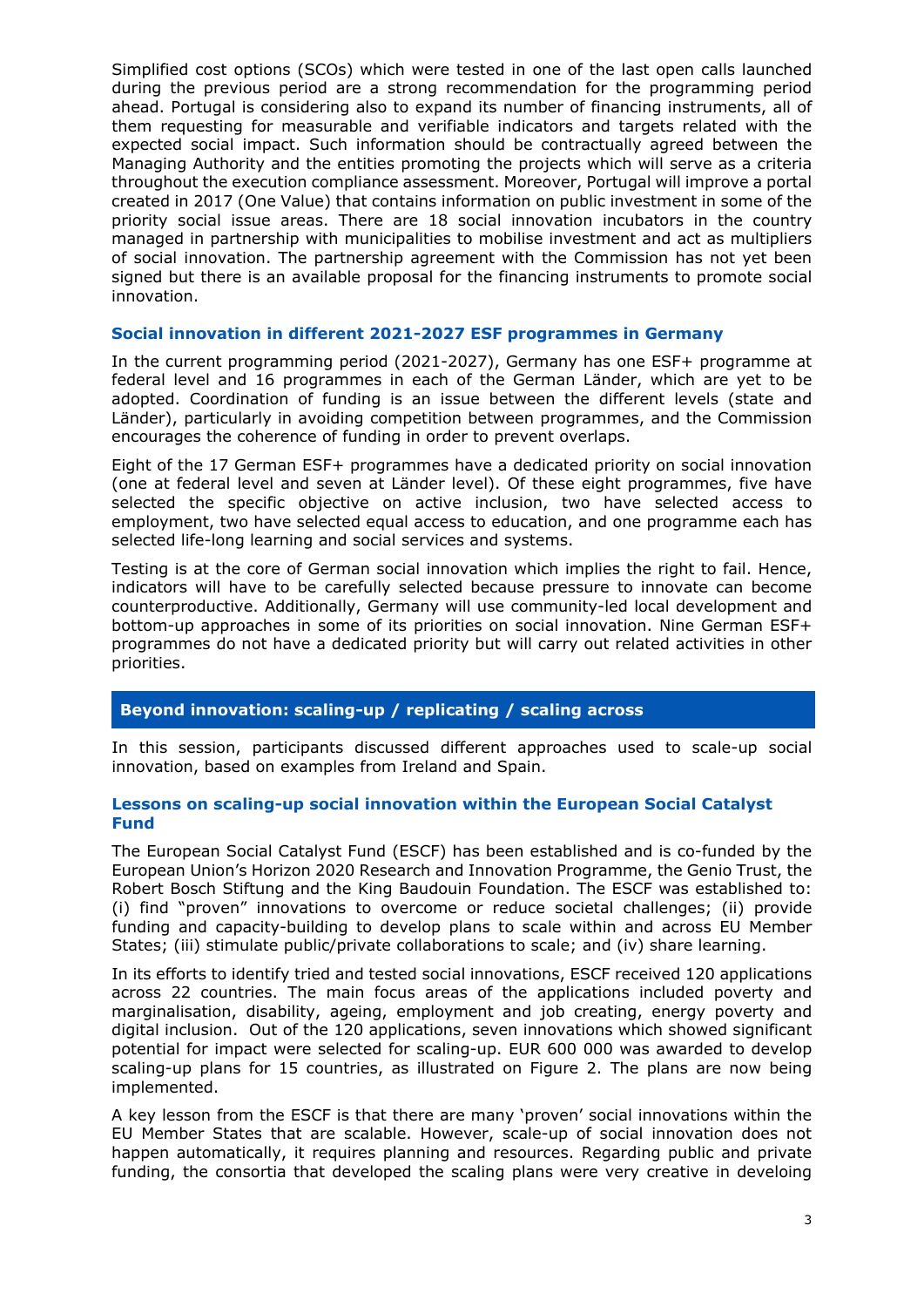different public/porvate fuding arrangements. Private funding can ply a critical role at theearly stages while public funding is essential for sustaining and scaling impact at large to tackle complex problems. Knowing how to engage stakeholders based on understanding the particular cultural and operational environment and learning about existing efforts to respond to the relevant social challenge are also critical for success. Replication of innovations without any adaptation rarely happens. It is important to understand the essential elements of the innovation that contributes to success and to retain these while bringing innovations to new areas to be able to predict outcomes with some confidence. Finally, there is room for mutual learning within and across countries as this can accelerate the pace ofscaling significantly.

Further details about the scaling-up plans, as well as other relevant information are available on the [ESCF's website.](https://www.euscf.eu/scaling-plans)



#### **Figure 2. Countries where scaling plans have been developed**

*Source: European Social Catalyst Fund*

## **Spotlight on scaling-up social innovation in Spain**

The Spanish Ministry of Social Rights is part of the BuiCaSuS consortium (Building Capacity for a Sustainable Society) along with France, Latvia and Sweden. The main work packages of the project are related to mapping, upscaling, knowledge hub, and institutionalising the competence centre.

Together with its partners, Spain aims to scale-up deinstitutionalisation projects that are led by government and delivered by established NGOs. The Spanish Recovery and Resilience Plan entails different long-term care services addressing the aging population and aims to promote innovation in social services. Furthermore, the recovery plan requires the development of projects with a specific design on social innovation and upscaling. EUR 160 million are available over the next three years for developing pilot projects in this area. With its expertise in supporting social enterprises to scale up, Avise (France) is going to support the process in Spain, adapting its advice to a different institutional context.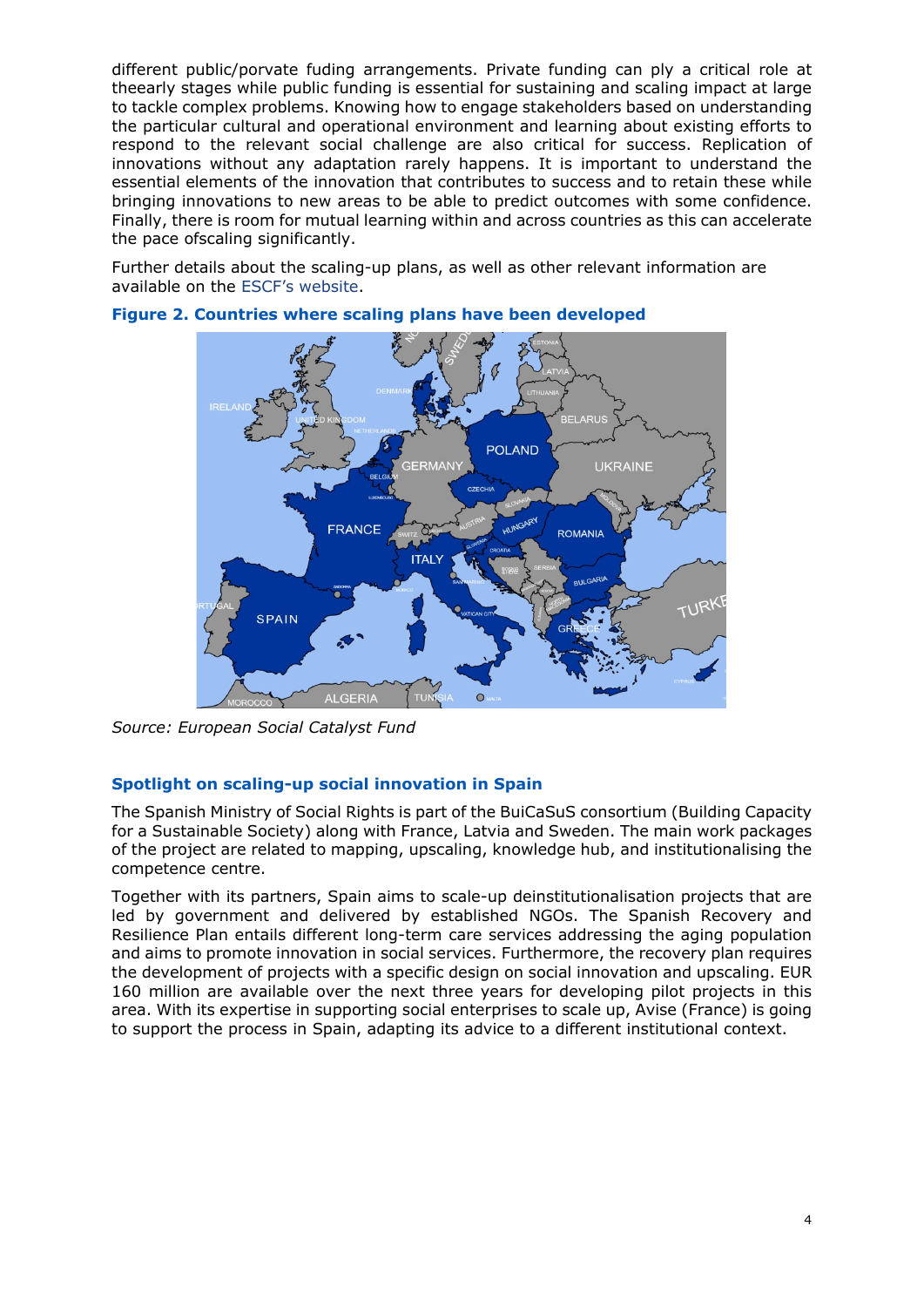## **Figure 4: Approach to scaling up deinstitutionalisation projects in Spain**

|                                 | Training                                                                                                                                                                                           |                                                                                                        |
|---------------------------------|----------------------------------------------------------------------------------------------------------------------------------------------------------------------------------------------------|--------------------------------------------------------------------------------------------------------|
| WP3.1: Set-up<br>• Key concepts | <b>WP3.2: Experiment</b>                                                                                                                                                                           | Systematization                                                                                        |
| • Selection of partners         | • Design of capacity building<br>cycle<br>• Development of learning<br>material<br>• Country visits to Sweden<br>• Country visits to France<br>• Online sessions<br>• Coaching national SI mentors | WP3.3: Analyze<br>• Capitalization meetings<br>• Systematic analysis of the<br>transfer of experiences |

### *Source: BuiCaSuS, Spain*

## **Spotlight on the Scaling-up social innovation Toolkit**

In this session, thematic expert Stephen J. Barnett presented the forthcoming toolkit on scaling-up social innovation, which recommends seven strategic steps that managing authorities and intermediate bodies can take to support proven social innovations to be scale-up through ESF and beyond.

### **Figure 6. The scale-up staircase: seven strategic steps and their tools**



### *Source: Toolkit on scaling-up social innovation. Seven steps for using ESF+*

Moreover, in this session Dr. Hayley Trowbridge presented*[Learning As You Scale,](https://peoplesvoicemedia.co.uk/wp-content/uploads/2022/02/Learning-as-you-scale.pdf)* a guide for using data and insights to navigate scaling and complex system change, commissioned by Genio in the context of the European Social Catalyst Fund. The guide aims to support people to embed a disposition to learn as they scale in their social innovation. It is designed specifically for scaling in complex change environments that are often addressing 'wicked' social problems and has a keen focus on involving the people at the heart of social innovations (i.e., the beneficiaries) in the scaling and learning process.

### **National competence centres for social innovation**

The Community of Practice members presented three models for national competence centres for social innovation, namely from Sweden, Greece and France.

### **Spotlight on the national competence centre model in Sweden**

As Figure 7. indicates, Sweden's key social innovation priority in the ESF+ revolves around supporting social innovation and social experiment measures as well as the development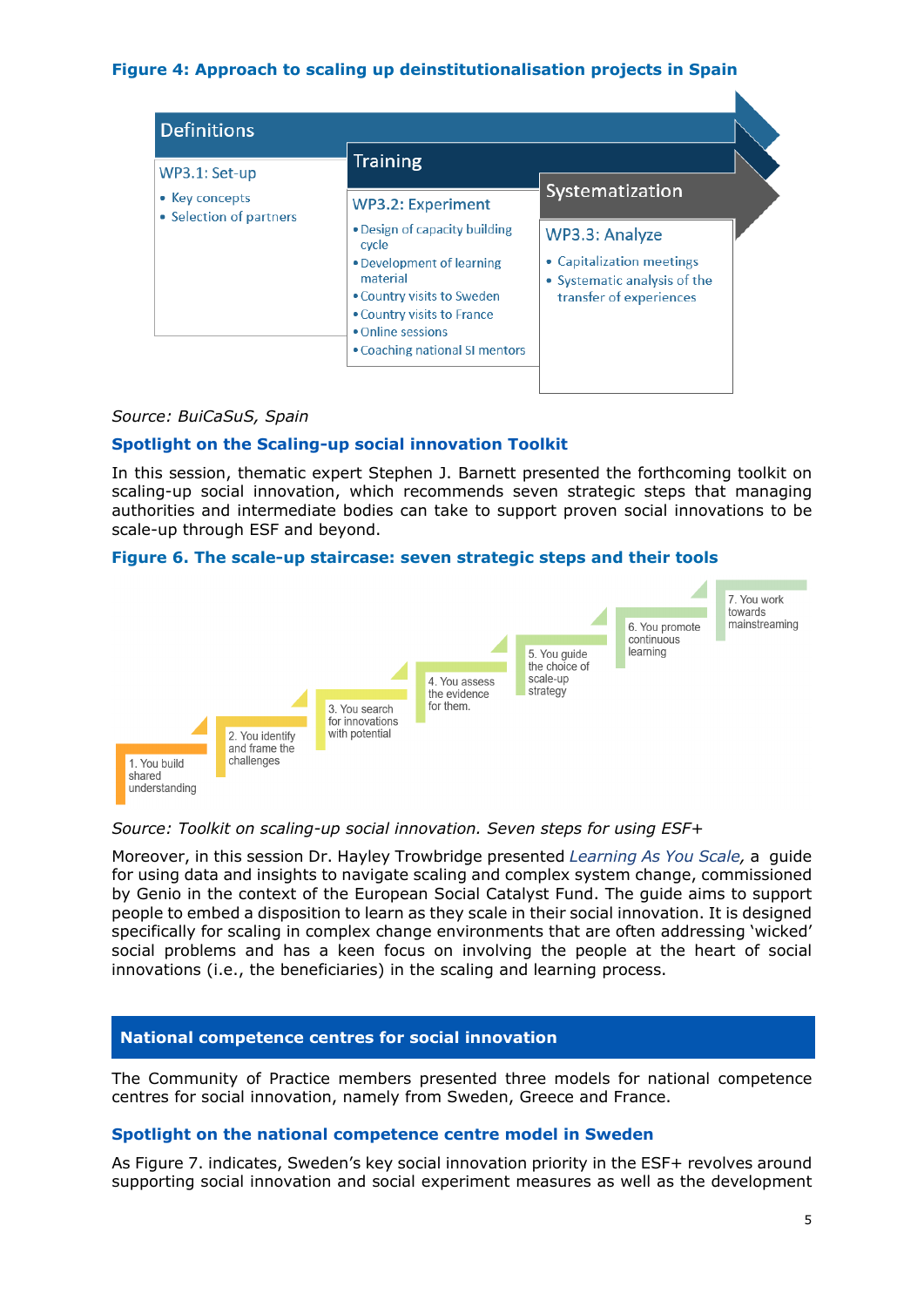of innovative strategies. Traditionally, Sweden has been placing a strong emphasis on the labour market and combining this with another thematic focus on economic vulnerability within the objective of active inclusion, opens up a wide range of possibilities within the ESF+.

Sweden is currently in the process of finalising its National Action Plan, which has four key topics to address: 1) social sustainability, 2) labour market in transition, 3) skills development and lifelong learning, and 3) green transition. In aiming to build capacity and connect its priorities with the competence centre, Sweden acknowledges the importance of joint efforts and exchanging experiences in a variety of fields. In their ESF+ proposal, they also applied to install a National Contact Point to support applicants.

| Separate strand within national OP<br>Optional in other strands                                                                                            |                                                                                                                                                                                                                   |  |
|------------------------------------------------------------------------------------------------------------------------------------------------------------|-------------------------------------------------------------------------------------------------------------------------------------------------------------------------------------------------------------------|--|
| Priority: 1. Support measures for social innovation and social experiments, as well as support the<br>development of innovative strategies                 |                                                                                                                                                                                                                   |  |
| Individual level<br>$\blacksquare$<br>Specific objective:<br>Organizational level<br>$\overline{\phantom{a}}$<br>Active inclusion<br>Structural level<br>÷ | Eg. innovative initiatives improving collaboration between<br>actors to enable social inclusion<br>Eg. testing and developing models that address the needs<br>from a labour market with new terms and conditions |  |
| Thematic focus:<br>Economic vulnerability<br>Re-entry or establishment in the labour market<br>٠<br>Skills development for people in the labour<br>market  | Target groups:<br>Unemployed<br>٠<br>Employed and/or in transition<br>Organizations, authorities, companies<br>Other entities in private, public or civil sector                                                  |  |

## **Figure 7. Sweden's social innovation priorities in the ESF+**

## *Source: Forum for Social Innovation Sweden*

The Forum for Social Innovation Sweden (FFSIS) is a national knowledge and collaboration platform, functioning as the CCSI for Sweden. As part of the BuiCaSuS consortium, FFSIS are among other things working on describing best practices to support social innovation, such as funding initiatives, tools to support the business promoting system actors and different ways to organize support to social innovation. These practices will be shared and discussed in national and international cross-sectorial meetings. The practices and learnings from the meetings will be used when building the national competence centre. An ambition is to connect the social innovation logic to the ESF logic, the "know how" of doing social innovation to the experience and knowledge available in the ESF.

### **Spotlight on the national competence centre model in Greece**

Greece is part of the SEED project, led by Italy and including Romania and Slovenia. The mapping of social innovation in each country was the first work package that consortium partners started to work on. This began with the national definition of social innovation, which – being a new concept – is difficult to do in Greece, where the term 'social economy' is more familiar. Thus, Greek partners identified the need to establish a common understanding of social innovation in the country, and set the alignment of legal references to social innovation with relevant policies as one of the goals for their future Competence Centre.

The next step was to separate the community-led cases of social innovation, which are prevalent in each country – and especially in Greece, where there is a wide range of active small organisations – from the mapping of government-led initiatives. Since finding a systematic way to map was a challenge in Greece, nearly 100 cases of community-led and 32 government-led cases of social innovation practices were handpicked in the study. The mapping notes the category of supporting organisations, because partners realised there were a large number of intermediaries.

The report produced from the mapping exercise will serve as an important basis for upcoming reflections on designing Greece's competence centre model.